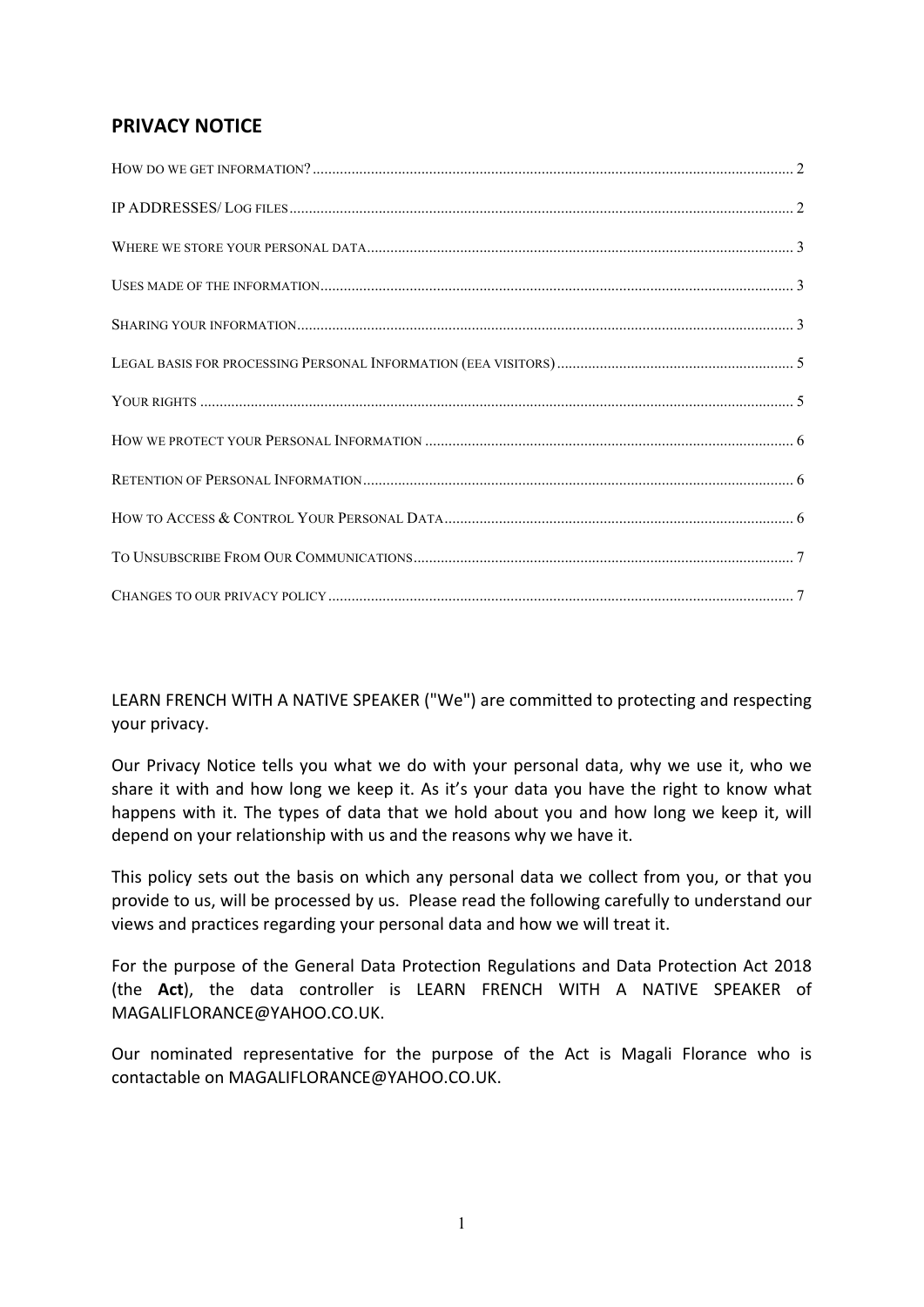## **HOW DO WE GET INFORMATION?**

Most of the personal information we process is provided to us directly by you for one of the following reasons:

- You have made an information request to us.
- You booked an appointment or booked to attend / have attended an event.
- You subscribe to our digital newsletter.
- You visited our website and used an online form or commented on a blog post.
- You engaged with us on social media.
- You commented or reviewed on one of our products or services.
- You are representing your organisation to make an enquiry.

## We also receive information indirectly

- Details of your visits to our site including, but not limited to, traffic data, location data, device model and version, operating system, weblogs and other communication data, whether this is required for our own billing purposes or otherwise and the resources that you access.
- From time to time, we may receive personal information about you from third party sources – for example, partners with whom we offer co-branded services or events, or engage in joint marketing activities, and publicly available sources such as social media websites.

Our website is not intended for or targeted at children under 16, and we do not knowingly or intentionally collect information about children under 16. If you believe that we have collected information about a child under 16, please contact us at MAGALIFLORANCE@YAHOO.CO.UK, so that we may delete the information.

## **IP ADDRESSES/ LOG FILES**

When you use our services our view content provided by us, we automatically collect information about your computer hardware and software. This information can include your IP address, browser type, domain names, internet service provider (ISP), the files viewed on our site (e.g., HTML pages, graphics, etc.), operating system, clickstream data, access times and referring website address. This information is used by LEARN FRENCH WITH A NATIVE SPEAKER to provide general statistics regarding use of the LEARN FRENCH WITH A NATIVE SPEAKER Website. This is statistical data about our users' browsing actions and patterns and is not used to identify any individual.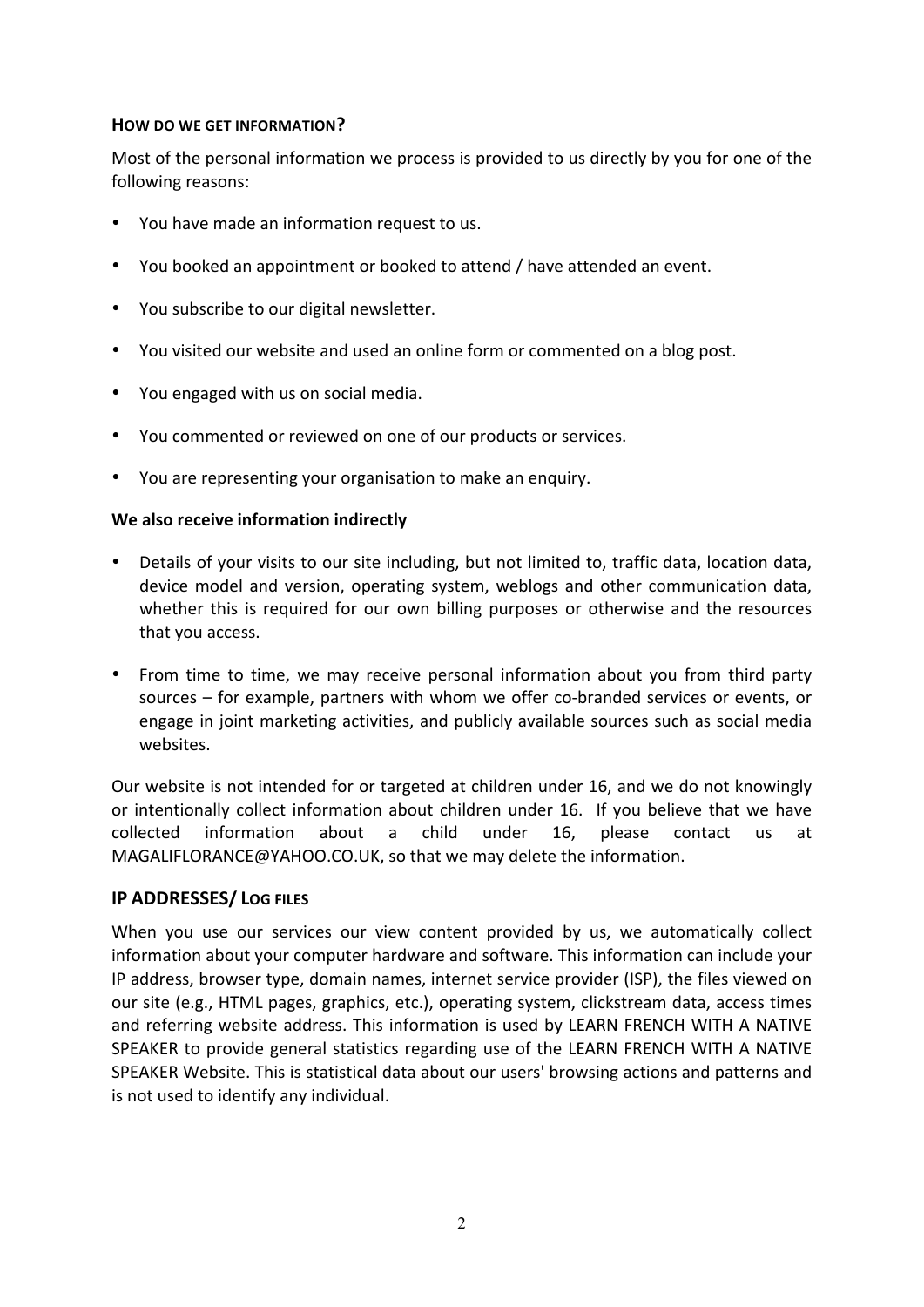#### **WHERE WE STORE YOUR PERSONAL DATA**

The data that we collect from you may be transferred to, and stored at, a destination outside the European Economic Area ("EEA"). It may also be processed by staff operating outside the EEA who work for us or for one of our suppliers. Such staff maybe engaged in, among other things, the fulfilment of your order, the processing of your payment details and the provision of support services. By submitting your personal data, you agree to this transfer, storing or processing. LEARN FRENCH WITH A NATIVE SPEAKER OR We will take all steps reasonably necessary to ensure that your data is treated securely and in accordance with this privacy policy.

All information you provide to us is stored on our secure servers. Any payment transactions will be encrypted using SSL technology. Where we have given you (or where you have chosen) a password which enables you to access certain parts of our site, you are responsible for keeping this password confidential. We ask you not to share a password with anyone.

Unfortunately, the transmission of information via the internet is not completely secure. Although we will do our best to protect your personal data, we cannot guarantee the security of your data transmitted to our site; any transmission is at your own risk. Once we have received your information, we will use strict procedures and security features to prevent unauthorised access.

## USES MADE OF THE INFORMATION

We use information held about you in the following ways:

- To ensure that content from our site is presented in the most effective manner for you and for your device.
- To provide you with information, products or services that you request from us or which we feel may interest you, where you have consented to be contacted for such purposes.
- To carry out our obligations arising from any contracts entered in to, between you and us.
- To allow you to participate in interactive features of our service, when you choose to do so.
- To notify you about changes to our service.

## **SHARING YOUR INFORMATION**

# We never sell Personal Information to any third party

We use data processors who are third parties who provide elements of services for us. We have contracts in place with our data processors. This means that they cannot do anything with your personal information unless we have instructed them to do it. They will not share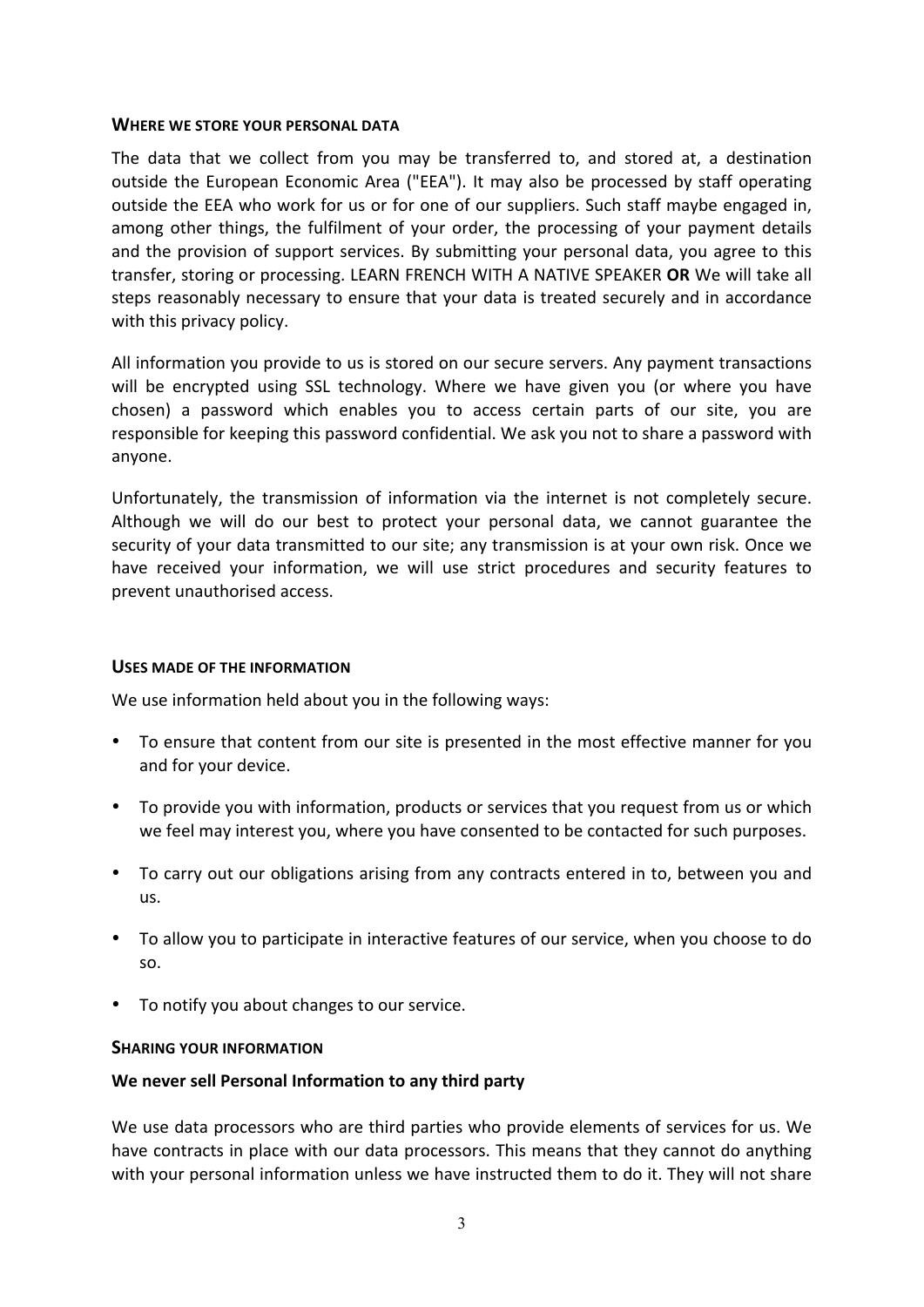your personal information with any organisation apart from us. They will hold it securely and retain it for the period we instruct. For example, we use a third-party service, Google Analytics, to collect standard internet log information and details of visitor behaviour patterns.

We may send information or LEARN FRENCH WITH A NATIVE SPEAKER content to you which we think may be of interest to you by post, email, or other means and send you marketing communications relating to our business. In the case of loyalty scheme members, we'll also offer you relevant rewards.:

We may promote use of our services to you and share promotional and information content with you in accordance with your communication preferences;

We may provide other companies with statistical information about our users -- but this information will not be used to identify any individual user;

We may send information to you regarding changes to our Customer Terms of Service, Privacy Policy (including the Cookie Policy), other legal agreements OR to meet legal requirements.

The data privacy law allows this as part of our legitimate interest in understanding our customers and providing the highest levels of service.

Of course, if you wish to change how we use your data, you'll find details in the 'Your Rights' section below.

We may, from time to time, contact you on behalf of external business partners about a particular offering that may be of interest to you. In those cases, we do **not** transfer your Personal Information to the third party.

We do not disclose information about identifiable individuals to our advertisers, but we may provide them with aggregate information about our users (for example, we may inform them that 500 men aged under 30 have clicked on their advertisement on any given day). We may also use such aggregate information to help advertisers reach the kind of audience they want to target (for example, women in SW1). We may make use of the personal data we have collected from you to enable us to comply with our advertisers' wishes by displaying their advertisement to that target audience.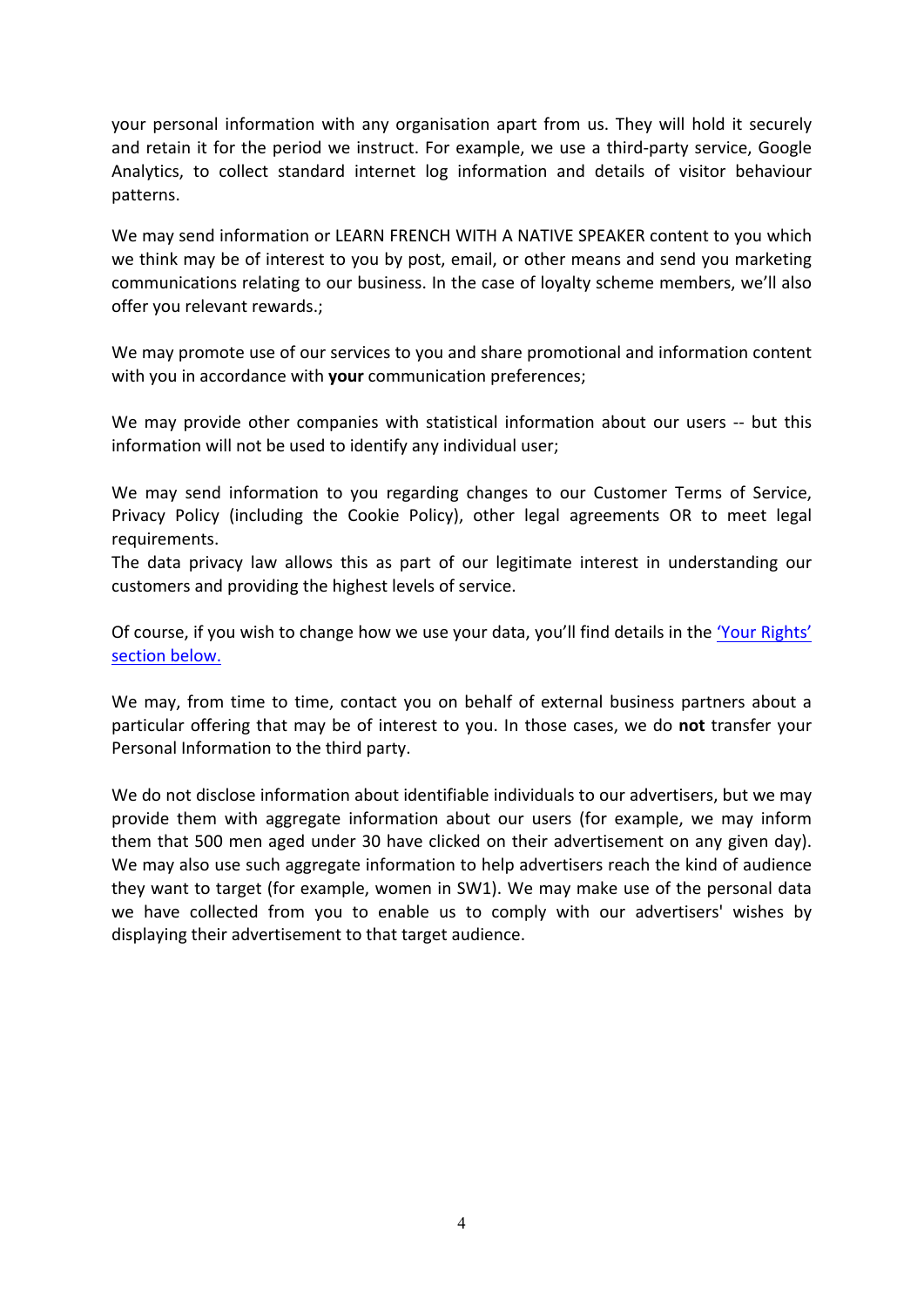## LEGAL BASIS FOR PROCESSING PERSONAL INFORMATION (EEA VISITORS)

Our legal basis for collecting and using the personal information described above will depend on the personal information concerned and the specific context in which we collect it. However, we will normally collect personal information from you only where we have your consent to do so, where we need the personal information to perform a contract with you, or where the processing is in our legitimate interests and not overridden by your data protection interests or fundamental rights and freedoms. In some cases, we may also have a legal obligation to collect personal information from you.

If we ask you to provide personal information to comply with a legal requirement or to perform a contract with you, we will make this clear at the relevant time and advise you whether the provision of your personal information is mandatory or not (as well as of the possible consequences if you do not provide your personal information). Similarly, if we collect and use your personal information in reliance on our legitimate interests (or those of any third party), we will make clear to you at the relevant time what those legitimate interests are.

We may disclose your personal information to third parties:

- If we (or our assets) are acquired by another company, whether by merger, acquisition, bankruptcy or otherwise, that company would receive all information gathered by LEARN FRENCH WITH A NATIVE SPEAKER on the websites and through service provision. In this event, you will be notified via email and/or a prominent notice on our website, of any change in ownership, uses of your Personal Information, and choices you may have regarding your Personal Information.
- We reserve the right to use or disclose your Personal Information if required by law or if we reasonably believe that use or disclosure is necessary to protect our rights, protect your safety or the safety of others, investigate fraud, or comply with a law, court order, or legal process.

## **YOUR RIGHTS**

As we are processing your personal data for our legitimate interests as stated above, you have the right to object to our processing of your personal data. There are legitimate reasons why we may refuse your objection, which depend on why we are processing it.

You have the right to ask us not to process your personal information. You can exercise your right to prevent marketing use of your Personal Information by checking tick boxes on the forms we use to collect your data. You can also exercise the right at any time by contacting us at MAGALIFLORANCE@YAHOO.CO.UK.

Our site may, from time to time, contain links to and from the websites of our partner networks, advertisers and affiliates. If you follow a link to any of these websites, please note that these websites have their own privacy policies and that we do not accept any responsibility or liability for these policies. Please check these policies before you submit any personal data to these websites.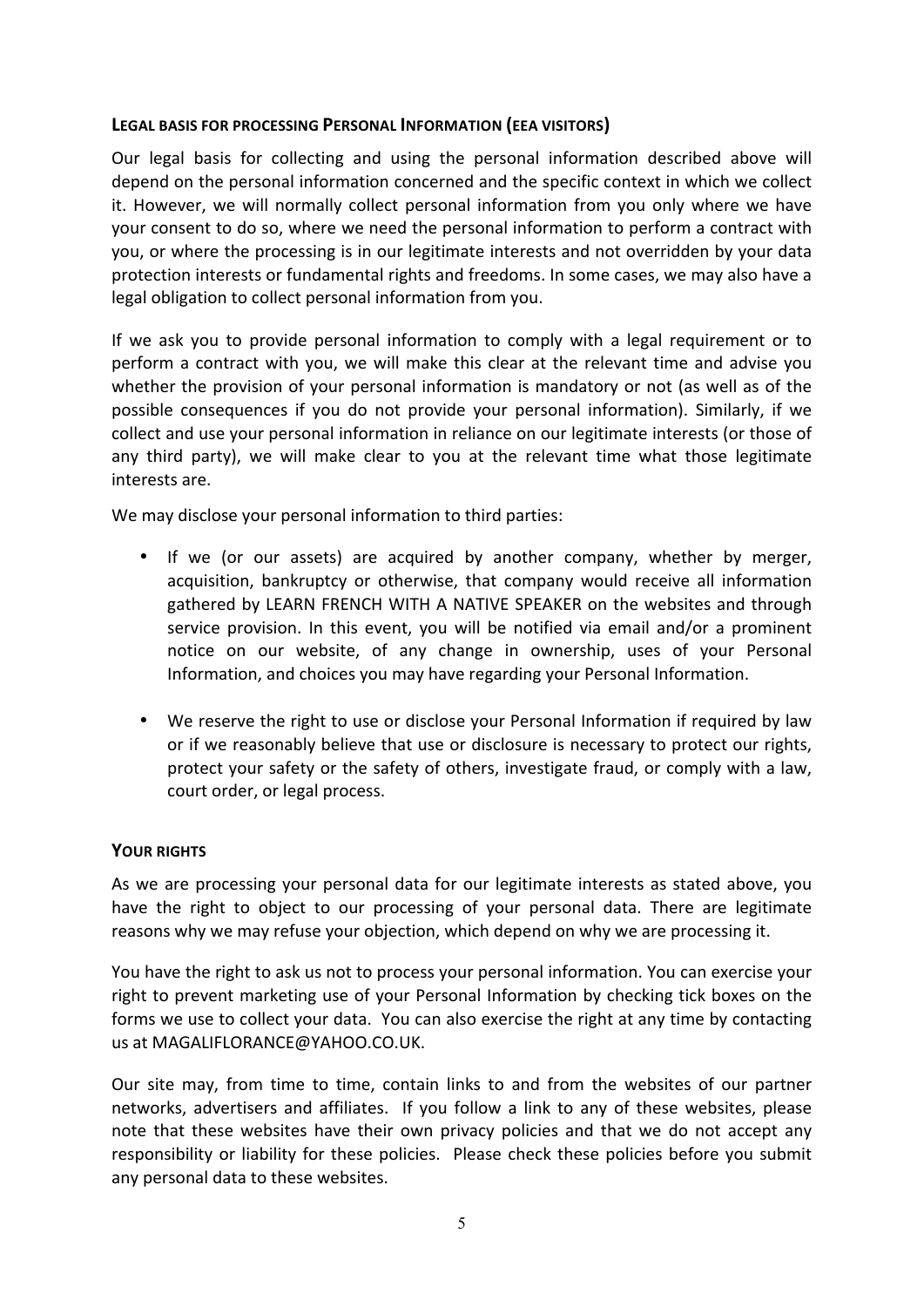## **HOW WE PROTECT YOUR PERSONAL INFORMATION**

We know how much data security matters to all our customers. With this in mind we will treat your data with the utmost care and take all appropriate steps to protect it.

We secure access to all transactional areas of our websites using 'https' technology.

Access to your personal data is password-protected, and sensitive data such as payment card information) is secured to ensure it is protected.

We regularly monitor our system for possible vulnerabilities and attacks.

## **RETENTION OF PERSONAL INFORMATION**

How long we keep information we collect about you depends on the type of information. as described in further detail below. After such time, we will either delete or anonymize your information or, if this is not possible, then we will securely store your information and isolate it from any further use until deletion is possible.

We retain Personal Information that you provide to us where we have an ongoing legitimate business need to do so (for example, as long as is required in order to contact you about a service you have signed up to, or as needed to comply with our legal obligations, resolve disputes and enforce our agreements).

When we have no ongoing legitimate business need to process your Personal Information, we securely delete the information or anonymise it or, if this is not possible, then we will securely store your Personal Information and isolate it from any further processing until deletion is possible. We will delete this information from the servers at an earlier date if you so request, as described in "To Unsubscribe from Our Communications" below.

## **HOW TO ACCESS & CONTROL YOUR PERSONAL DATA**

Reviewing, Correcting and Removing Your Personal Information

You have the following data protection rights:

- You can request access, correction, updates or deletion of your personal information.
- You can object to processing of your personal information, ask us to restrict processing of your personal information or request portability of your personal information.
- If we have collected and processed your personal information with your consent, then you can withdraw your consent at any time. Withdrawing your consent will not affect the lawfulness of any processing we conducted prior to your withdrawal, nor will it affect processing of your personal information conducted in reliance on lawful processing grounds other than consent.